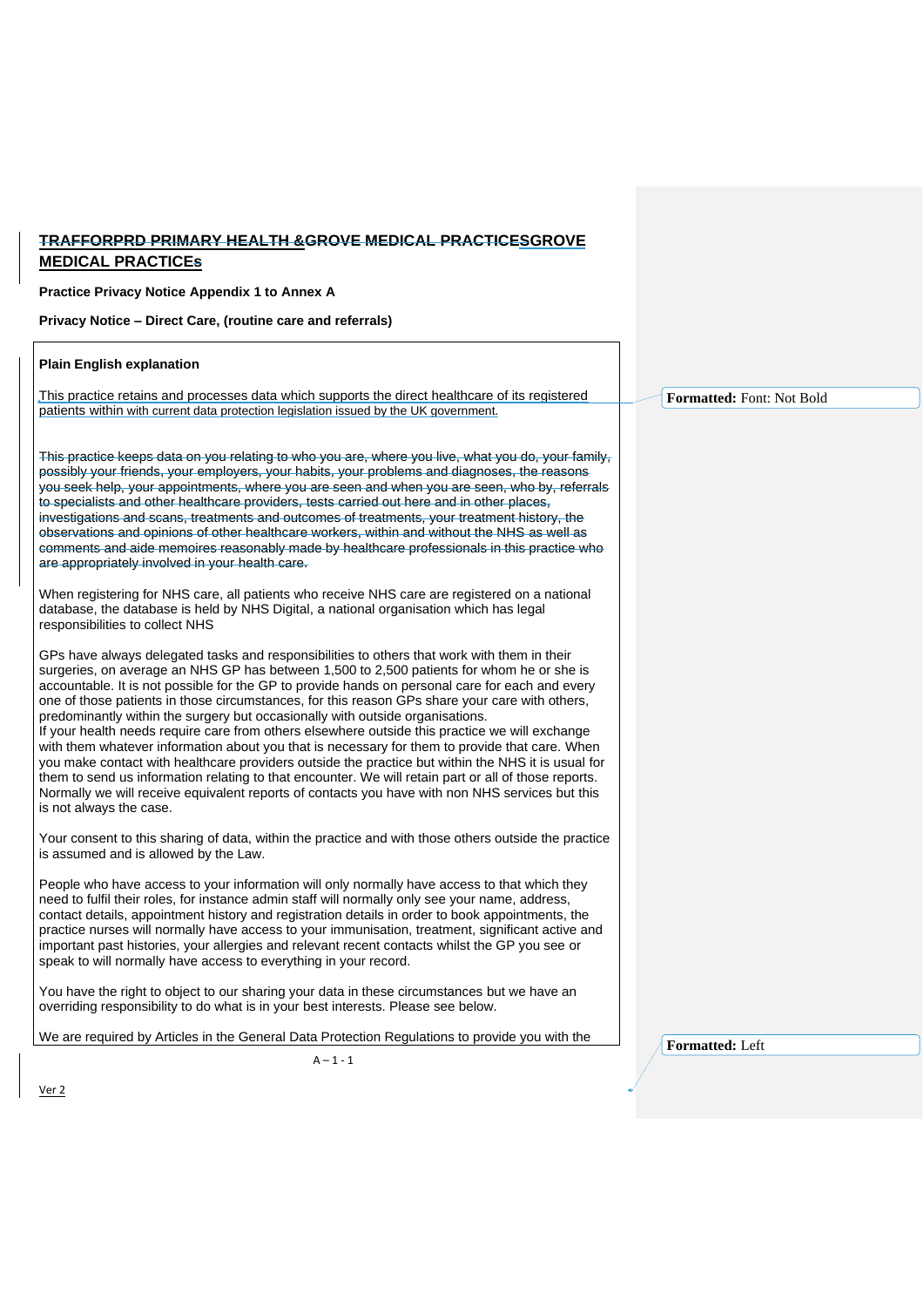| information in the following 9 subsections.                                                 |                                                                                                                                                                                                                                                                                                                                                                                                                                                                                                                                                                                                                                                                                                                                                                                    |  |
|---------------------------------------------------------------------------------------------|------------------------------------------------------------------------------------------------------------------------------------------------------------------------------------------------------------------------------------------------------------------------------------------------------------------------------------------------------------------------------------------------------------------------------------------------------------------------------------------------------------------------------------------------------------------------------------------------------------------------------------------------------------------------------------------------------------------------------------------------------------------------------------|--|
| 1) Data Controller contact<br>details                                                       | Grove Medical Practice, Timperley Health Centre, 169 Grove Lane,<br>Timperley, Cheshire, WA15 6PH<br>Ian Hutchinson. Practice Manager, Grove Medical Practice,                                                                                                                                                                                                                                                                                                                                                                                                                                                                                                                                                                                                                     |  |
| 2) Data Protection Officer<br>contact details                                               | Timperley Health Centre, 169 Grove Lane, Timperley, WA15 6PH<br>Paul Couldrey, Primary Care Development Centre, NBV Enterprise<br>Centre, 6 David Lane, Nottingham, Nottinghamshire, NG6<br><b>OJU. Practice Manager, Grove Medical Practice, Timperley Health</b><br>Centre, 169 Grove Lane, Timperley, Cheshire, WA15 6PH is acting<br>as the interim Data Protection Officer                                                                                                                                                                                                                                                                                                                                                                                                    |  |
| 3) Purpose of the<br>processing                                                             | Direct Care is care delivered to the individual alone, most of which<br>is provided in the surgery. After a patient agrees to a referral for<br>direct care elsewhere, such as a referral to a specialist in a<br>hospital, necessary and relevant information about the patient, their<br>circumstances and their problem will need to be shared with the<br>other healthcare workers, such as specialist, therapists,<br>technicians etc. The information that is shared is to enable the<br>other healthcare workers to provide the most appropriate advice,<br>investigations, treatments, therapies and or care.                                                                                                                                                              |  |
| 4) Lawful basis for<br>processing                                                           | The processing of personal data in the delivery of direct care and<br>for providers' administrative purposes in this surgery and in support<br>of direct care elsewhere is supported under the following Article 6<br>and 9 conditions of the GDPR:<br>Article $6(1)(e)$ ' necessary for the performance of a task<br>carried out in the public interest or in the exercise of official<br>authority'.<br>Article 9(2)(h) 'necessary for the purposes of preventative or<br>occupational medicine for the assessment of the working<br>capacity of the employee, medical diagnosis, the provision<br>of health or social care or treatment or the management of<br>health or social care systems and services"<br>We will also recognise your rights established under UK case law |  |
| 5) Recipient or categories<br>of recipients of the<br>processed data<br>6) Rights to object | collectively known as the "Common Law Duty of Confidentiality"*<br>The data will be shared with Health and care professionals and<br>support staff in this surgery and at hospitals, diagnostic and<br>treatment centres who contribute to your personal care. [if possible<br>list actual named sites such as local hospital)(s) name]<br>You have the right to object to some or all the information being<br>processed under Article 21. Please contact the Data Controller or<br>the practice. You should be aware that this is a right to raise an<br>objection, that is not the same as having an absolute right to have                                                                                                                                                     |  |
| 7) Right to access and<br>correct                                                           | your wishes granted in every circumstance<br>You have the right to access the data that is being shared and<br>have any inaccuracies corrected. There is no right to have accurate<br>medical records deleted except when ordered by a court of Law.<br>$A - 1 - 2$                                                                                                                                                                                                                                                                                                                                                                                                                                                                                                                |  |

**Formatted:** Space After: 10 pt, Line spacing: Multiple 1.15 li

**Formatted:** Left

Ver 2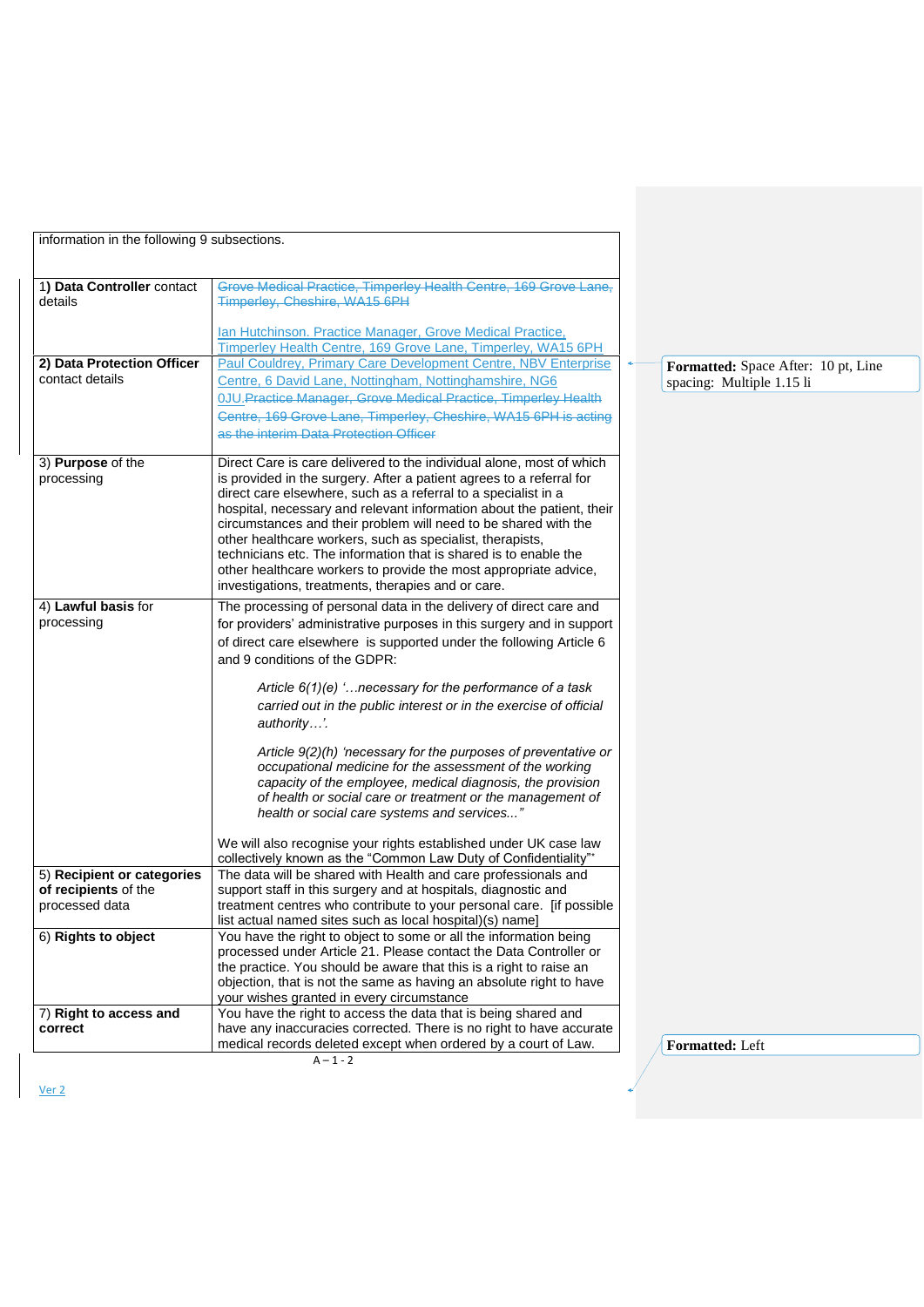| 8) Retention period   | The data will be retained in line with the law and national guidance.<br>https://digital.nhs.uk/article/1202/Records-Management-Code-of-<br>Practice-for-Health-and-Social-Care-2016<br>or speak to the practice.                       |
|-----------------------|-----------------------------------------------------------------------------------------------------------------------------------------------------------------------------------------------------------------------------------------|
| 9) Right to Complain. | You have the right to complain to the Information Commissioner's<br>Office, you can use this link https://ico.org.uk/global/contact-us/<br>or calling their helpline Tel: 0303 123 1113 (local rate) or 01625<br>545 745 (national rate |

\* "Common Law Duty of Confidentiality", common law is not written out in one document like an Act of Parliament. It is a form of law based on previous court cases decided by judges; hence, it is also referred to as 'judge-made' or case law. The law is applied by reference to those previous cases, so common law is also said to be based on precedent.

The general position is that if information is given in circumstances where it is expected that a duty of confidence applies, that information cannot normally be disclosed without the information provider's consent.

In practice, this means that all patient information, whether held on paper, computer, visually or audio recorded, or held in the memory of the professional, must not normally be disclosed without the consent of the patient. It is irrelevant how old the patient is or what the state of their mental health is; the duty still applies.

Three circumstances making disclosure of confidential information lawful are:

- where the individual to whom the information relates has consented;
- where disclosure is in the public interest; and
- where there is a legal duty to do so, for example a court order.

**Formatted:** Left

Ver 2